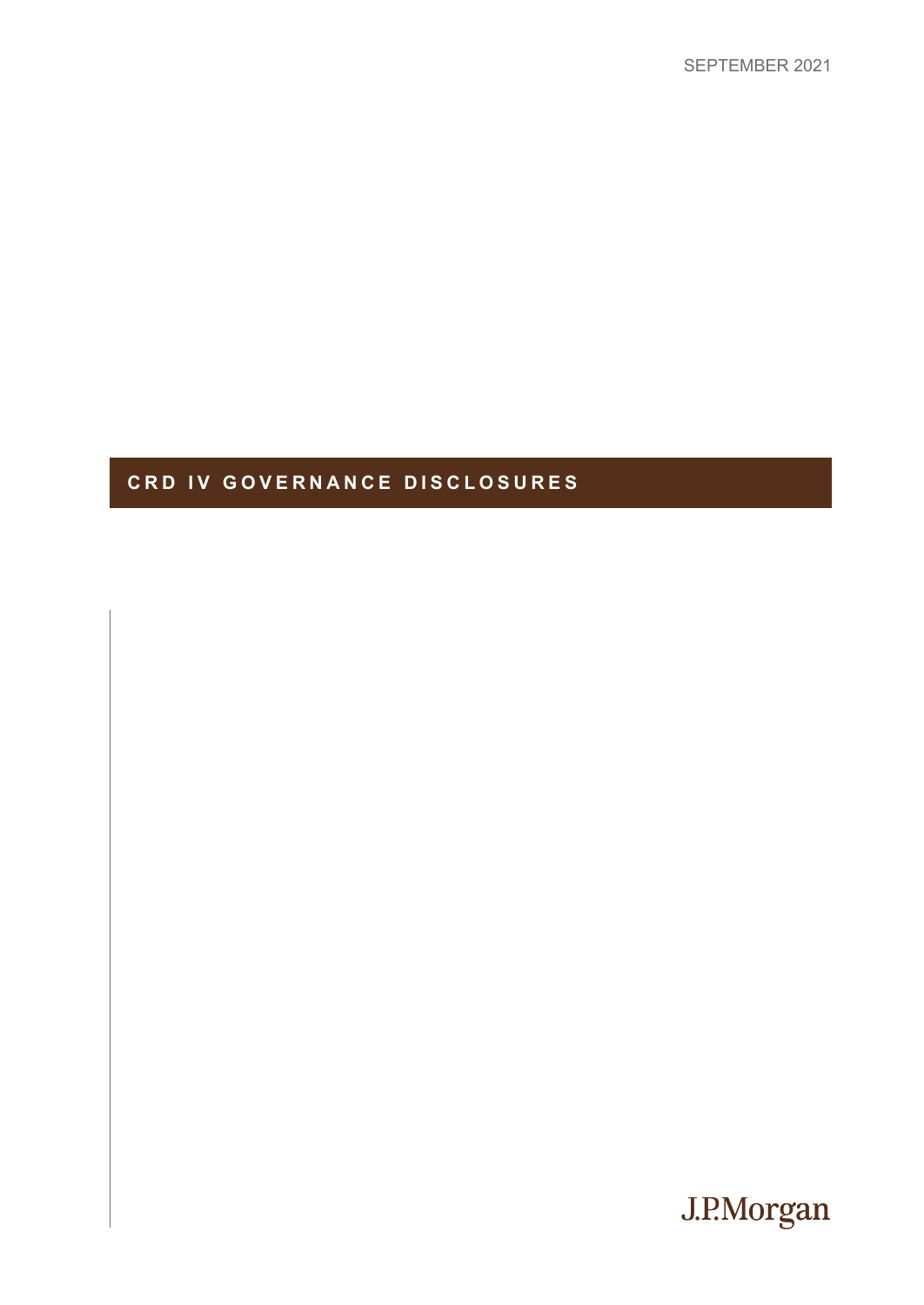# **CRD IV Governance Disclosures UK Entities**

These disclosures are made in respect of J.P. Morgan Securities plc ("JPMSplc"), J.P. Morgan Markets Limited ("JPMML") and J.P. Morgan Europe Limited ("JPMEL") (each a "Company", and together the "Companies"). JPMSplc, JPMML and JPMEL are considered significant entities.

# **Management**

The Board of Directors has overall responsibility for maintaining the safety and soundness of the Company, and has the responsibility of ensuring that the Company is acting within the strategy, values, standards and controls of the wider JPMorgan Chase & Co. group of companies.

Each Company has Matters Reserved for the Board which require that the Board defines, oversees and is accountable for the implementation of governance arrangements that ensure effective and prudent management. This includes requirements that the Board will approve and oversee the Company's strategic objectives, risk strategy and internal governance, including the segregation of duties in the organisation and the prevention of conflicts of interest. The Board reserves for itself the approval of significant changes to accounting policies and practices, and the approval of annual reports and financial statements. The Board also oversees compliance with regulations.

A regional governance structure has been established to allow the Board to delegate certain matters, not included in the Matters Reserved for the Board, to a governance framework. The Board will monitor and periodically assess the effectiveness of this governance framework and take appropriate steps to address any deficiencies. The Board may also delegate levels of authority to senior management, and has responsibility for providing effective oversight of these individuals.

# **Chair and CEO**

Where a Company has a chief executive function registered with the regulator, the role of the Chair and the chief executive officer are held by different individuals.

#### **Knowledge, skills and expertise**

In selecting candidates for director of the Board, the Board looks for individuals with strong personal attributes, diverse backgrounds and demonstrated knowledge, skills and expertise in one or more disciplines relevant to our business. The goal is to have a Board consisting of individuals with a combination of skills, experience and personal qualities that will well serve it, its committees, our Firm and our shareholders. The directors are expected to act with honesty, integrity and independence of mind in assessing and challenging senior management, and to commit enough time to the role in order to perform these duties effectively.

Please find below the biographies of the directors.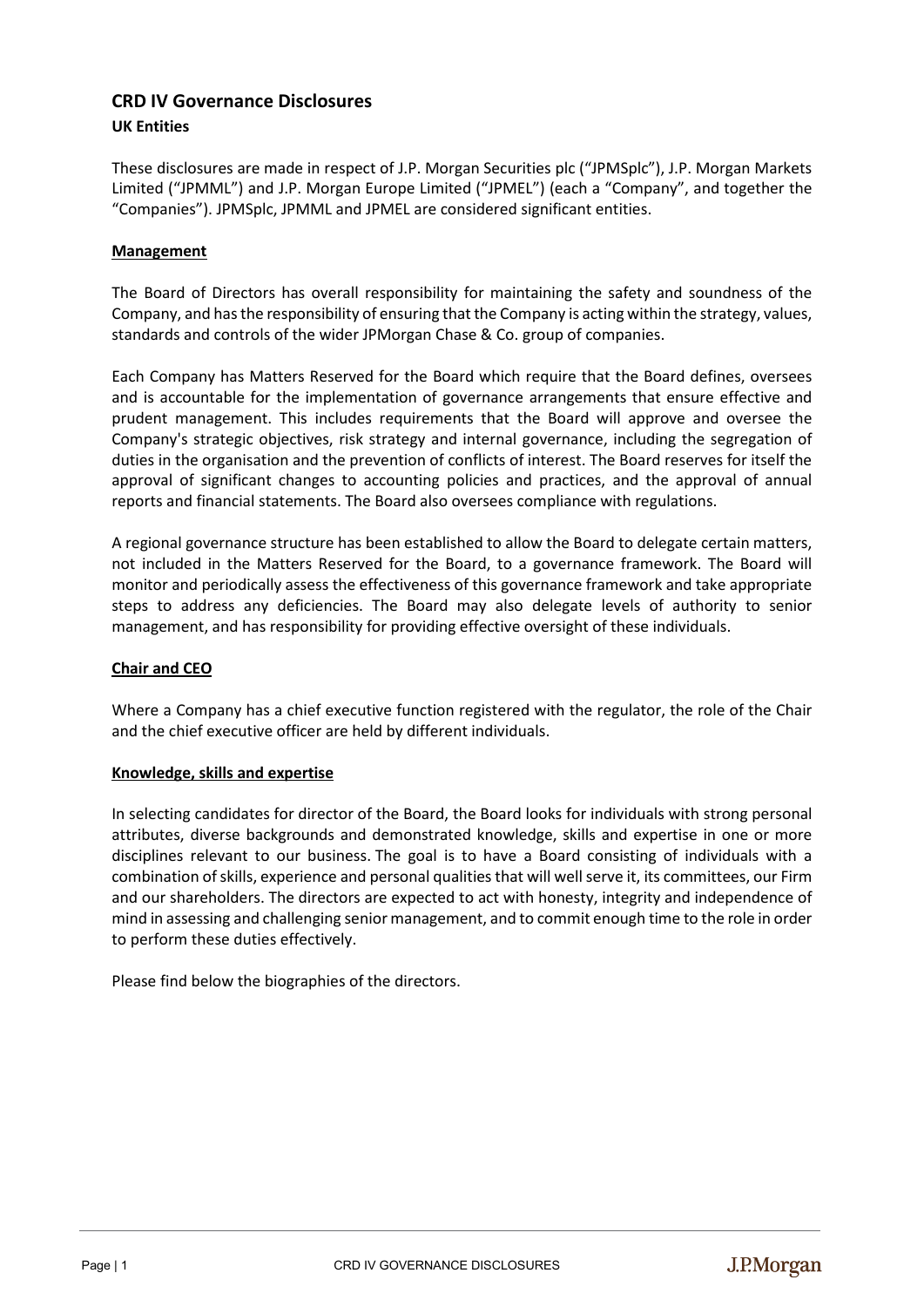# **J.P. Morgan Securities plc**

The JPMSplc Board is comprised of seven non-executive directors and five executive directors. The directors are:

# *Clive Adamson*

Mr Adamson is an Independent Non-Executive Director of JPMSplc (since January 2019). He is also an Independent Non-Executive Director (since April 2020) and the Chair (since June 2020) of JPMEL. He was a Non-Executive Director of Virgin Money UK plc (formerly CYBG plc) (and certain of its group entities, which included being the Chair of Virgin Money UK plc's Risk Committee) until his resignation in November 2019. Mr Adamson was formerly a member of the Board of J.P. Morgan International Bank Limited (JPMIB) from September 2015 as an Independent Non-Executive Director and was Chair of the JPMIB Board from September 2016 until JPMIB's merger with J.P. Morgan Bank Luxembourg S.A. in January 2019. Prior to this, Mr Adamson was an Executive Member of the Board, Head of Supervision, and Member of the Executive Committee at the Financial Conduct Authority (FCA). He was with the FCA (formerly the Financial Services Authority) from 2000, where he was a Senior Advisor from 2000 to 2008, Director of the Major Retail Groups division from 2008 to 2013, and a Member of the Executive Committee from 2012 to 2013. Prior to his regulatory roles, he held executive positions at Bank of America. Mr Adamson is also an Independent Non-Executive Director of M&G plc (and the Chair of its Risk Committee) and a Senior Independent Director and the Chair of the Audit and Risk Committee of Ashmore Group plc. Mr Adamson is also an Independent Non-Executive Director of Prudential Assurance Company Limited. He is also currently a Senior Advisor at McKinsey & Co. Mr Adamson holds a Master's in economics from Cambridge University.

# *Sir Winfried Bischoff*

Sir Winfried Bischoff (Sir Win) is an Independent Non-Executive Director and Chair of the Board and of the Nomination Committee of JPMSplc. He is also an Independent Non-Executive Director and Chair of the Risk Committee of JPMEL (since October 2019) and the Chair of the UK Remuneration Committee. He is a Member of the International Advisory Board of Akbank TAS, Turkey, and was until October 2019 the Chair of the Financial Reporting Council and previously the Chair of Lloyds Banking Group plc (2009-2014). Sir Win has substantial experience of leading complex international committees and boards. His background spans a range of sectors, including banking and capital markets, finance and government regulation and public policy. He was CEO and then Chair of Schroders plc (1984-2000), Chair of Citigroup Europe (2000-2009) and interim CEO and then Chair of Citigroup Inc. (2007-2009). Since 1983 he has served on the boards of 10 major publicly listed companies (five in the UK, three in the US, two in Europe). Sir Win was awarded a Knighthood in the New Year Honours List in 2000 for services to the banking industry, and an Honorary Doctorate in Science by City University, London, in the same year. In 2016 he was awarded a Non-Executive Director Lifetime Achievement Award.

#### *Michael Cole-Fontayn*

Mr Cole-Fontayn joined the Board of JPMSplc as an independent non-executive director in February 2021. Mr Cole-Fontayn is the Chair of the Chartered Institute for Securities and Investment, which is the largest professional body for the securities and investment profession in the UK. He is also an independent director of Financial Markets and Standards Board. Until 30 June 2021 and for the prior 6 years, Mr Cole-Fontayn was Chair of the Association for Financial Markets in Europe, a trade association for leading global and European banks and other significant capital market participants. Prior to this, he was EMEA Chair and CEO of BNY Mellon, responsible for governance, culture and strategy development across the region. Before taking up the EMEA Chair of BNY Mellon, he spent 25 years in various roles at both BNY Mellon and Bank of New York in London, Hong Kong and New York.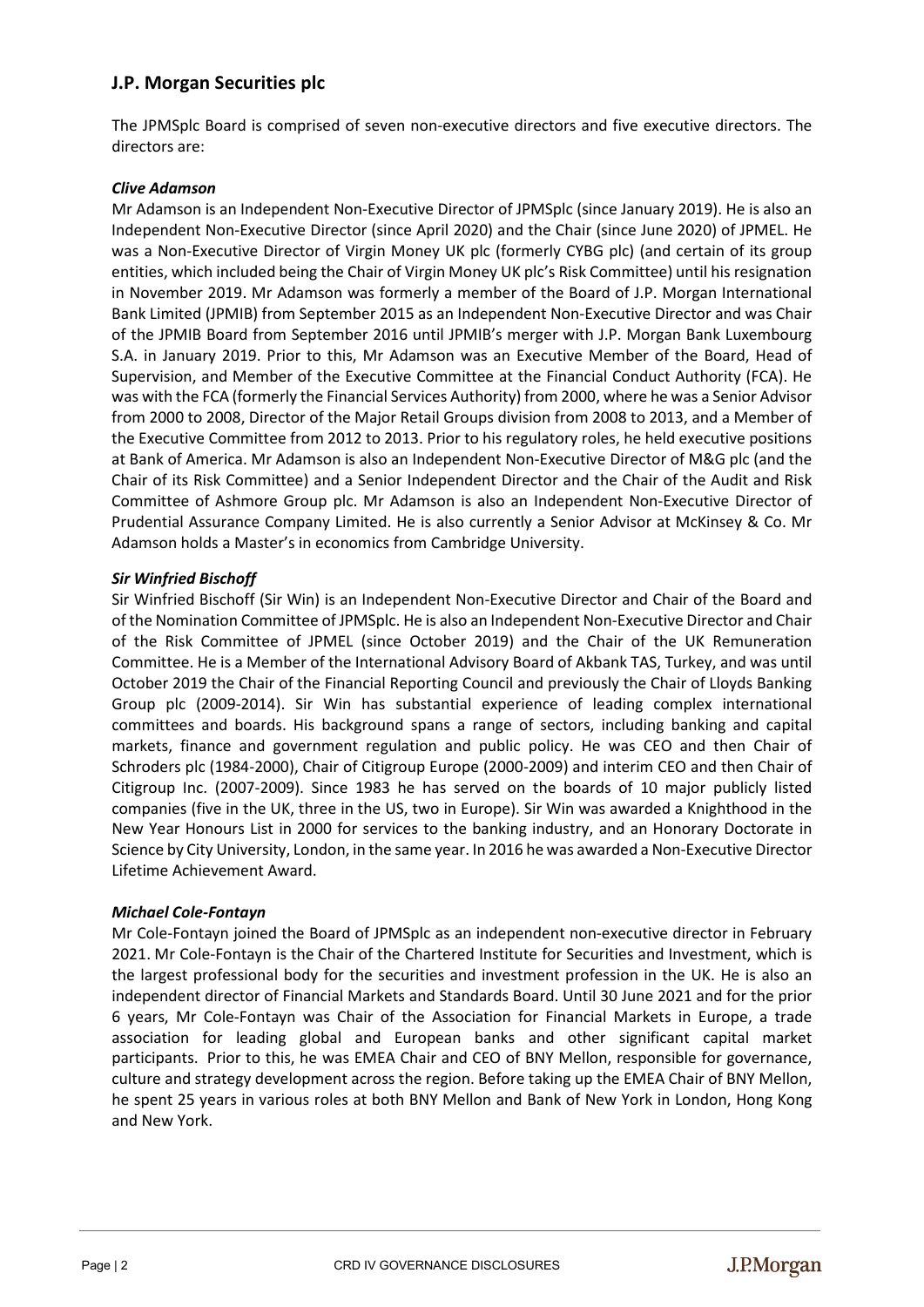# *Andrew Cox*

Mr Cox joined the Board of JPMSplc in November 2001. He is also a director of JPMML since June 2008. Mr Cox is a Managing Director, CRO of JPMSplc and head of CIB Reputational Risk and leads the team's involvement in securities due diligence for the Corporate and Investment Bank. He joined the Firm in 1987 and has worked in both New York and London, primarily in Risk but with roles in technology and trading room business management. Mr Cox was previously head of Credit Risk for the EMEA region until 2019. He graduated with a BSc(hons) in Physics from Kings College London.

# *Anna Dunn*

Ms Dunn joined the Board of JPMSplc in February 2019. Ms Dunn is a Managing Director who in October 2018 was appointed CFO for J.P. Morgan in EMEA. Most recently Ms Dunn was Global Markets Product Controller for the Corporate and Investment Bank. Over the last 20 years, she has held various Finance roles within J.P. Morgan in functions ranging from product control, program management, valuation control, financial control, and business management. Ms Dunn has worked across Markets businesses including Credit, Rates, FX, Emerging Markets, Securitised Products, and Equities. Ms Dunn holds a B.A. from Cornell University, and is a CFA charter holder. She joined J.P. Morgan's graduate program in New York in 1995 and relocated to London in 1997.

# *Timothy Flynn*

Mr Flynn joined the Board of JPMSplc as an Independent Non-Executive Director in June 2020. For further information in relation to Mr Flynn, please see the below link. <https://www.jpmorganchase.com/about/our-leadership>

# *Julia Meazzo*

Ms Meazzo joined the Board of JPMSplc in May 2015. On retirement from JPMorgan in February 2021, she became a non-executive director of JPMSplc. She was previously a Managing Director, HR Executive for the EMEA region and HR International Senior Advisor. Prior to this she was the Business Manager for Credit Business and Global Emerging Markets, and HR Business Partner in South Africa. Prior to joining J.P. Morgan, Ms Meazzo worked for Johnson & Johnson, Proctor & Gamble, and Cap Gemini Management Consulting. Ms Meazzo has a degree in Business Commerce from Rhodes University South Africa.

# *Scott Moeller*

Professor Moeller joined the Board of JPMSplc as an Independent Non-Executive Director in July 2012. He is also the Chair of the JPMSplc Risk Committee, a role he has held since 2013. He has been a Director and Chair of the Risk Committee of JPMML since June 2020. Professor Moeller is Professor in the Practice of Finance at Bayes Business School (formerly Cass), City, University of London where he is also the director and founder of the Mergers & Acquisition Research Centre. Prior to his teaching and research, he spent six years at Deutsche Bank in London in several senior management positions in the investment bank including head of the bank's private equity group. Prior to Deutsche Bank, he worked first at Booz Allen & Hamilton management consultants for over five years and then at Morgan Stanley for over 12 years in New York, Japan, and then as co-manager and member of the Board of Morgan Stanley in Germany. Professor Moeller is a graduate of Yale College, the Yale Graduate School and the Yale School of Management.

#### *Jane Moran*

Ms Moran is an Independent Non-Executive Director of JPMSplc (December 2015) and JPMEL (February 2020). Beginning September 2021, Jane is the Chief Information and Digital Officer for Mass General Brigham, the integrated academic healthcare system based in Boston. Prior to this, Ms Moran was at Unilever, where she held roles as the Chief Technology Advisor and before this the Chief Information Officer. Prior to joining Unilever, Ms Moran spent 14 years at Thomson Reuters in both the US and the UK in a number of CIO roles including: CCBN (a Thomson acquisition), Thomson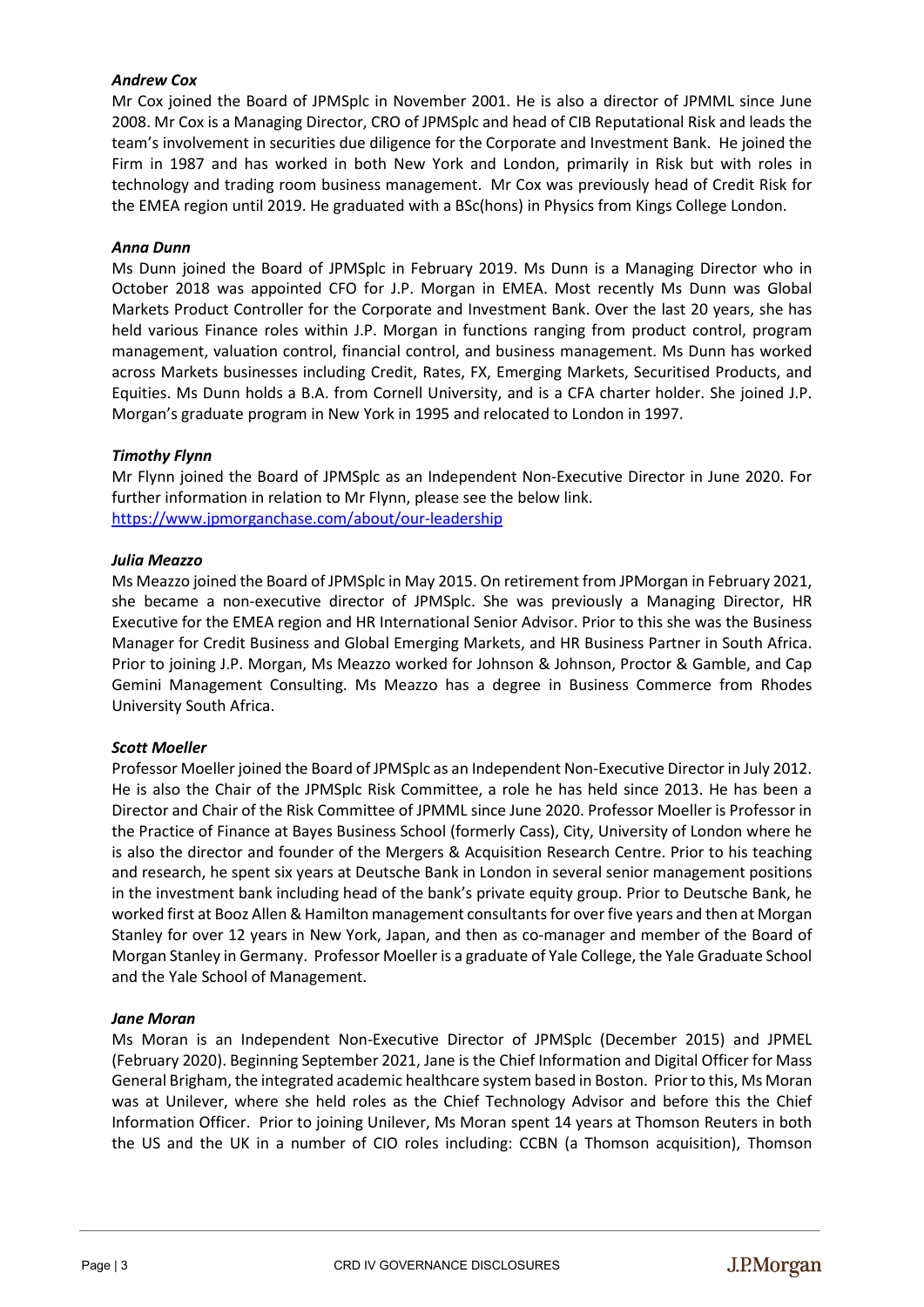Financial, Thomson Reuters Markets, and finally Global Chief Information Officer. Ms Moran holds an MBA from Boston University and a BA in History from Brown University.

# *Daniel Pinto*

Mr Pinto joined the Board of JPMSplc in September 2007. Mr Pinto is Co-President and CEO of JPMorgan Chase & Co. and a Member of its Operating Committee. Mr Pinto has spent his career at J.P. Morgan and its predecessor companies. He began as a financial analyst and foreign exchange trader at Manufacturers Hanover in 1983 in Buenos Aires. In 1992, he was appointed head of Sales for Chemical Bank, responsible for clients in Argentina, Uruguay and Paraguay. Shortly after, he became head trader and Treasurer of Chemical Bank in Mexico. Mr Pinto moved to London in 1996 to oversee local markets in Eastern Europe, the Middle East, Africa and Asia for Chase Manhattan, later taking charge of the markets side of the Firm's emerging-market business. In early 2006, he was made global head of Emerging Markets. He was given added responsibility for the Global Credit Trading and Syndicate business in early 2008. In 2009, he was made co-head of Global Fixed Income for the Investment Bank before becoming sole head of the group in 2012. He was also made co-CEO of the Corporate and Investment Bank in 2012, and became sole CEO in 2014.

# *Viswas Raghavan*

Mr Raghavan joined the Board of JPMSplc in September 2016 and is the CEO for J.P. Morgan in EMEA. He is also the co-head of Global Investment Banking for the Corporate and Investment Bank. As CEO for EMEA, Mr Raghavan works with the Senior Country Officers and business heads across J.P. Morgan, to ensure that clients are able to take full advantage of the Firm's local knowledge and global capabilities, across all businesses. In addition, as co-head of Global Investment Banking, Mr Raghavan leads a team of coverage and product bankers responsible for corporate finance, mergers and acquisitions, and capital markets. He has over two decades of corporate finance experience and, since 2000, he has been an integral part of J.P. Morgan's EMEA business. He has held roles including head of Debt and Equity Capital Markets' for Europe & Asia Pacific, head of Global Equity Capital Markets, and mostly recently, head of Banking for EMEA. Prior to joining J.P. Morgan, Mr Raghavan was head of Equity-Linked Capital Markets for Europe and Asia at Lehman Brothers.

Mr Raghavan graduated from The University of Bombay, India with a BSc in Physics and holds a BSc Honours degree in Electronic Engineering & Computer Science from Aston University. He is also a Chartered Accountant with the Institute of Chartered Accountants in England & Wales. In 2016, he was awarded an honorary Doctorate in Science (DSc) by Aston University.

#### *Jason Sippel*

Mr Sippel joined the Board of JPMSplc in May 2017. Mr Sippel is head of Global Equities, with responsibility for the Firm's Cash Equities, Equity Derivatives, Prime Finance and Clearing businesses. Mr Sippel has been a trader for the entirety of his J.P. Morgan career, starting in Credit and Rates Derivatives and Exotics Trading before moving to Equities in 2007. His principal focus during that time was in building client franchises, predominantly in structured and corporate derivatives, and in managing the resulting complex risks. Prior to his current role, he was the head of Global Prime Services between 2015 and 2016, where he oversaw the Firm's market leading Prime Brokerage and Clearing business lines. Prior to that role, he was head of Americas Equities Trading from 2012 to 2015, where he oversaw the Firm's Equity Derivatives, High-touch Cash Trading and Block Trading businesses in the region. Mr Sippel began his career with J.P. Morgan in Tokyo in 2002 and subsequently held a series of increasingly senior roles in Hong Kong, New York and London. He is a graduate of Trinity Hall, Cambridge University.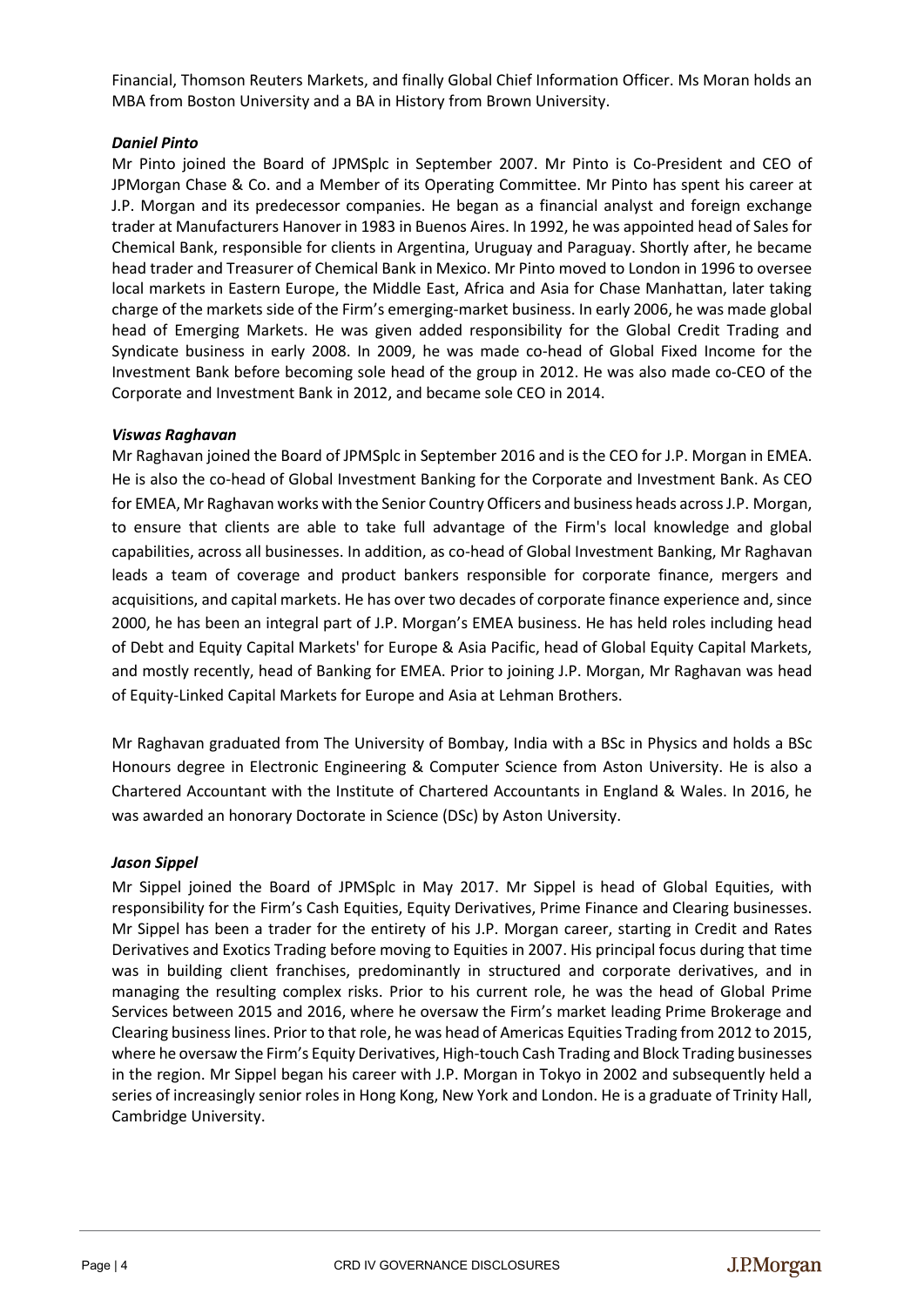The directors hold the following number of directorships.

|                              | <b>Executive</b> | Non-Executive |
|------------------------------|------------------|---------------|
| Clive Adamson                | 0                | 4             |
| <b>Sir Winfried Bischoff</b> | n                | $\mathcal{P}$ |
| Michael Cole-Fontayn         | 1                | 1             |
| <b>Andrew Cox</b>            | 1                | ŋ             |
| Anna Dunn                    | 1                | O             |
| <b>Timothy Flynn</b>         | 0                | 4             |
| Julia Meazzo                 | 1                | 1             |
| Professor Scott Moeller      | 1                | $\mathcal{P}$ |
| Jane Moran                   | 1                | 1             |
| Daniel Pinto                 |                  | O             |
| Viswas Raghavan              | 1                | n             |
| Jason Sippel                 |                  | n             |

Directorships held within the same group are counted as one directorship, and those in organisations with non-commercial objectives are not counted.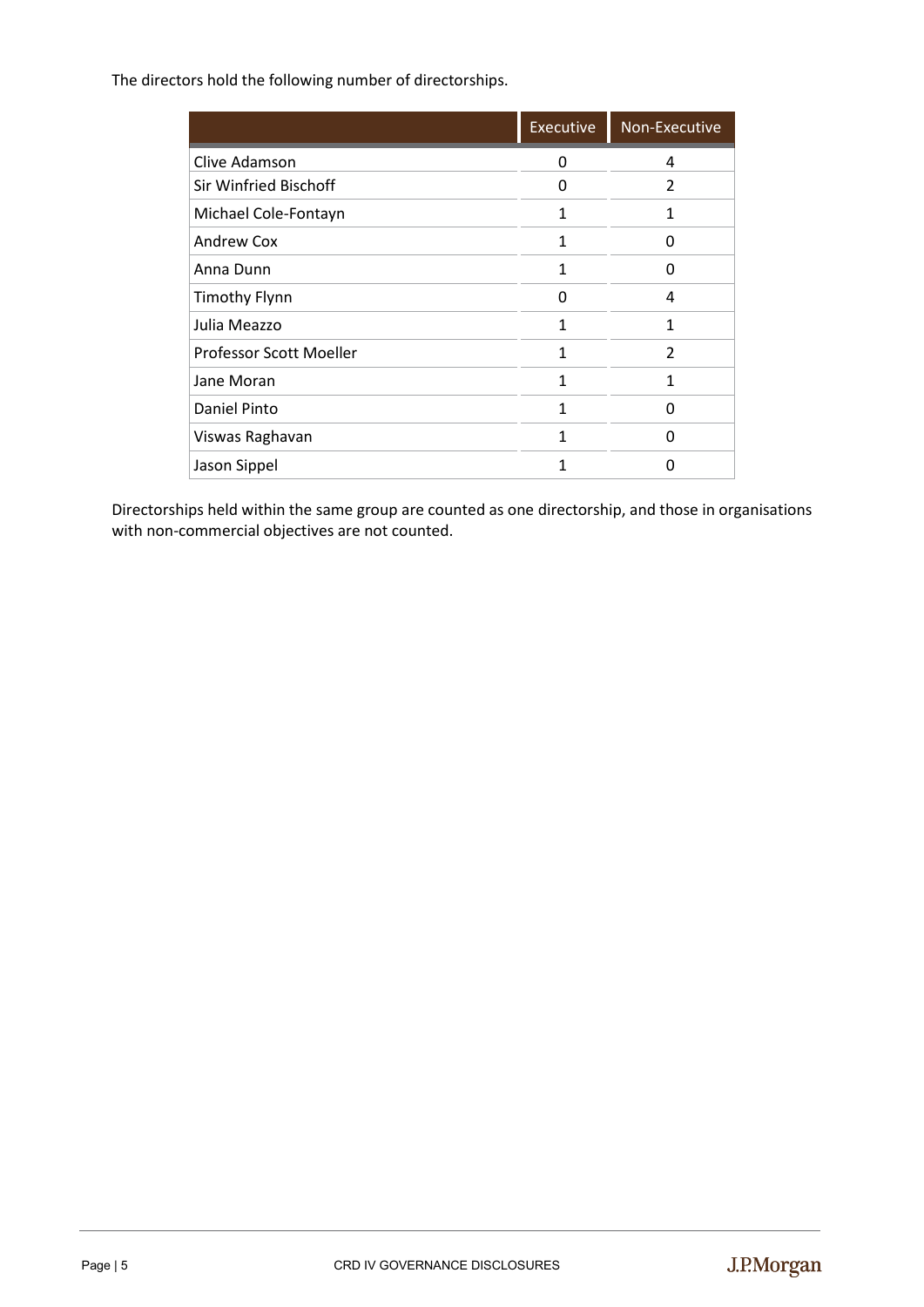# **J.P. Morgan Markets Limited**

The JPMML Board is comprised of two non-executive directors and five executive directors. The directors are:

# *Jonathan Cossey*

Mr Cossey joined the Board of JPMML in April 2020. He is also the CEO of JPMML. He is currently a Managing Director and the Global Head of Prime Finance, a position he has held since October 2016 when he transitioned from being the Global Head of Equity Finance and Head of EMEA Prime Brokerage. Prior to this, Mr Cossey was the EMEA Head of Equity Finance and responsible for managing the Balance Sheet and Liquidity Management functions of the PBEF business, a position he held since Oct 2011 when he joined J.P. Morgan. Mr Cossey started his career in Finance in 1992. He moved to Nomura in 1994 where he held a variety of positions across the Prime Brokerage and Equity Finance arena during 15 years of tenure.

# *Andrew Cox*

Mr Cox joined the Board of JPMML in June 2008. Please see his biography above.

# *Matthew Melling*

Mr Melling joined the Board of JPMML in May 2014, where he is also the CFO. Mr Melling is also a director of JPMEL since April 2018 and became the Chief Financial Officer of JPMEL in June 2020. He is currently a Managing Director and the EMEA Regional Controller reporting to the CIB Controller and the EMEA CFO, with responsibility for financial reporting (both in the US and all local Prudential reporting) for JPMorgan's legal entities in EMEA (excluding Asset Management). Mr Melling is the designated Senior Accounting Officer (a role mandated by HMRC) for all of J.P. Morgan's CIB UK entities. Mr Melling joined J.P. Morgan in 1996 and has held a number of roles, including EMEA and Global Product Controller for Emerging Markets, and Credit and Emerging Markets Middle Office. He started his career in banking on the NatWest Graduate programme, before moving to Chase Manhattan, a heritage J.P. Morgan legal entity. Mr Melling holds a Bachelor of Science in Chemistry from King's College London.

# *Professor Scott Moeller*

Professor Moeller joined the Board of JPMML as an Independent Non-Executive Director in January 2020. He is also the Chair of the JPMML Risk Committee. Please see his biography above.

# *Ryan O'Grady*

Mr O'Grady joined the board of JPMML in June 2016. He is the Head of Credit Product Development and Co-head of the Infrastructure Finance and Advisory (IFA) group. In his 21 years at the Firm, Mr O'Grady has held a range of roles across our Markets business, including as co-head of Global Fixed Income Syndicate and in late 2016 – as head of Credit Product Development (CPD). The CPD team seeks to coordinate the product agenda within Credit markets, across derivatives and cash instruments, in order to better deliver these solutions to our issuer and investor clients. During this time, Mr O'Grady has championed the expansion of the Firm's syndication capacities to support the distribution of illiquid assets, which is particularly relevant to the challenges of infrastructure finance.

#### *Rosemary Quinlan*

Ms Quinlan joined the Board of JPMML as an Independent Non-Executive Director in May 2020. She is also the Chair of the JPMML Board and the Chair of the JPMML Nomination Committee. She is a Chartered Director and has been a Board Director since 2006, and an Independent Board Director since 2013. She has over 30 years' experience working in Financial Services. She has been a member of the Board of UBIDAC since 2013, where she is Chair of the Board Risk Committee and is a member of the Audit, Nominations and the Performance & Remuneration Committees.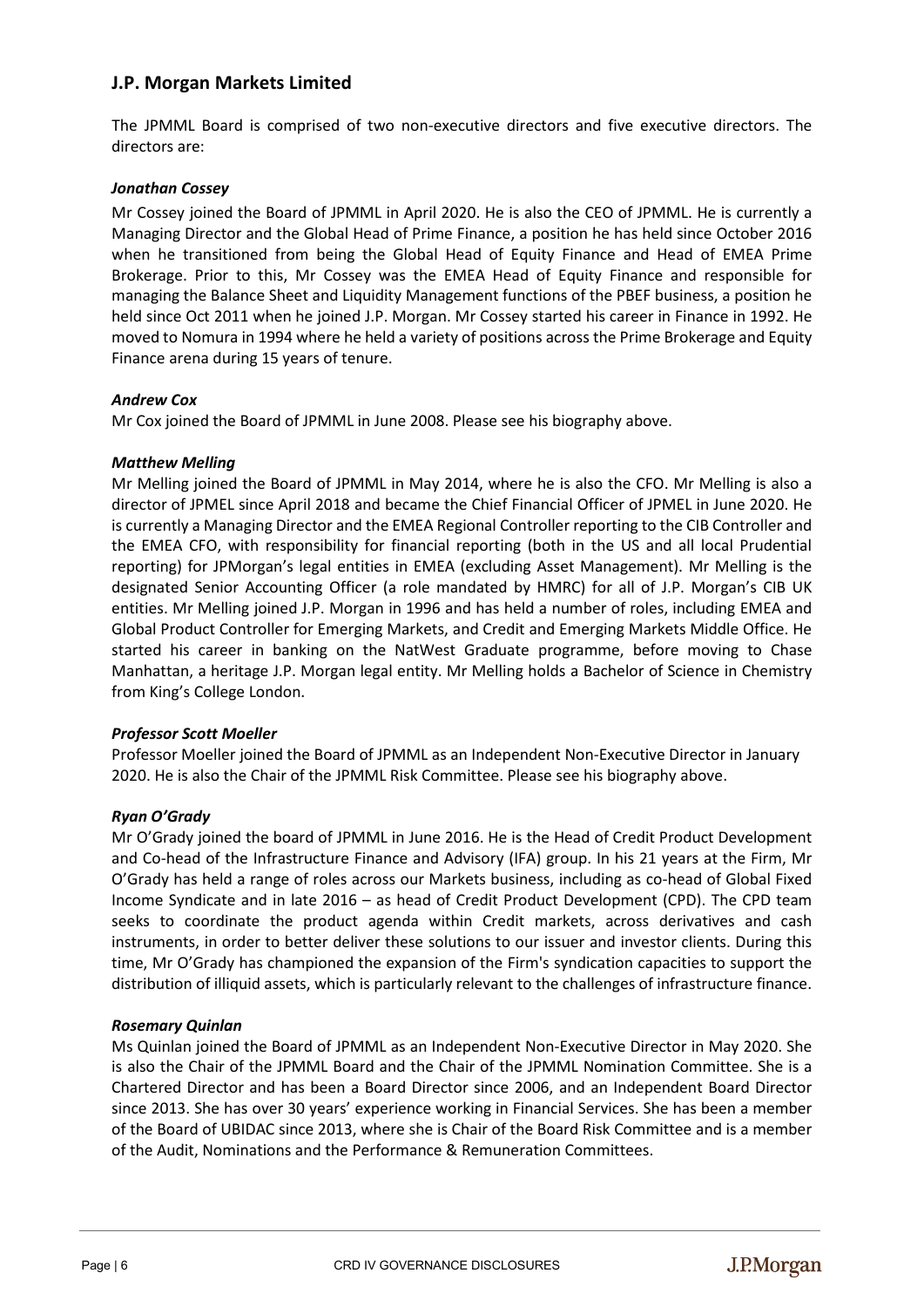Ms Quinlan is also currently the Chair of J.P. Morgan Dublin plc and an independent non-executive director of J.P. Morgan (Ireland) plc, where she is Chair of the Board Risk Committee. She is a member of the Board of Dodge and Cox Funds Worldwide plc and is the designated person for Organisational effectiveness (CP86). Ms Quinlan joined the Board of AXA Insurance DAC in February 2021, where she Chairs the Risk Committee and is a member of the Audit, Remuneration and Nomination Committees.

From 2014 to 2020, Ms Quinlan was a member of the Board for Royal Sun Alliance Insurance Ireland DAC, where she chaired the Board Risk, Nominations and Remuneration Committees. She has also previously held board positions with Prudential International Assurance PLC, where she chaired the Audit and Nomination/Remuneration Committees, Ulster Bank Limited in Northern Ireland, where she chaired the Risk Committee, and HSBC Securities Services Ireland DAC.

Ms Quinlan is a Certified Bank Director (Institute of Banking, University College Dublin) and holds a B.Comm from University College Cork. She has recently completed a Sustainability Leadership Programme with the University of Cambridge. In her Executive career, she held roles with HSBC Bank PLC, ABN AMRO, Citibank and NatWest in Ireland, Amsterdam, London, Chicago and New York.

# *Karine Sweeney*

Ms Sweeney joined the board of JPMML in November 2020. She currently is Head of CIB Operational Resiliency. She also leads the main European Technology and Operations hub based in Bournemouth, which comprises over 4,200 employees. In her previous role Ms Sweeney was the Client Money Officer for JPMSplc, JPMML, JPMEL and JPMorgan Chase Bank, National Association - London Branch, as well as Head of CASS for CIB. For these she was directly accountable to the FCA ensuring the Firm's regulatory compliance, directing strong processes and controls across J.P. Morgan businesses. Since joining J.P. Morgan in 1997, Ms Sweeney has held a number of roles within Markets, Front Office, Finance and Operations, covering Fixed Incomes, Commodities, Equities and Futures. In her time with JPM she has lived and worked across the globe including New York, Singapore, Mumbai and London. Ms Sweeney obtained an Accountancy degree (BTS Compatible) at Bordeaux University and also acquired DPECF Accounting and Financial studies diploma at Bordeaux University.

|                        | Executive | Non-Executive |
|------------------------|-----------|---------------|
| Jonathan Cossey        |           | O             |
| Andrew Cox             |           |               |
| <b>Matthew Melling</b> |           |               |
| <b>Scott Moeller</b>   |           | 2             |
| Ryan O'Grady           |           |               |
| Rosemary Quinlan       |           |               |
| Karine Sweeney         |           |               |

The directors hold the following number of directorships.

Directorships held within the same group are counted as one directorship, and those in organisations with non-commercial objectives are not counted.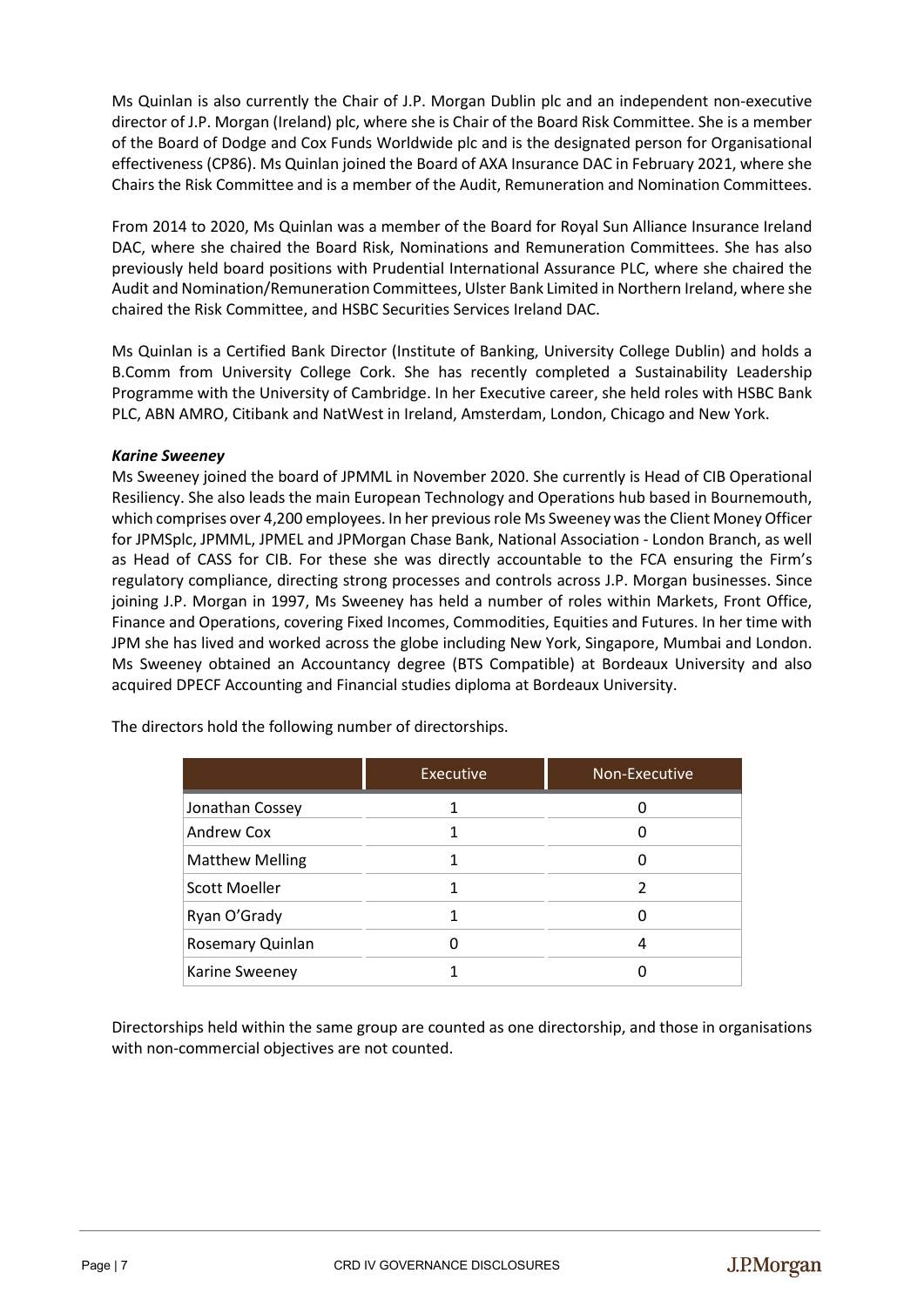# **J.P. Morgan Europe Limited**

The JPMEL Board is comprised of three non-executive directors and four executive directors. The directors are:

#### *Clive Adamson*

Mr Adamson joined the board of JPMEL as an Independent Non-Executive Director in April 2020 and has been Chairman of the board since June 2020. JPMEL operates a digital consumer bank with the trading name 'Chase' in the UK.

# *Sir Winfried Bischoff*

Sir Win Bischoff joined the Board of JPMEL as an Independent Non-Executive Director in October 2019. Please see his biography above.

#### *Ann Doherty*

Ms Doherty joined the Board of JPMEL in February 2015. She is currently a Global Senior Client Advisor, Platform Sales – Securities Services and is responsible globally for a number of our most complex asset management clients, within the Platform Sales' Securities Services team. Ms Doherty has overall responsibility for ensuring that J.P. Morgan's Securities Services clients have the best possible experience and to support their business strategy with innovative solutions to help them grow. Before joining J.P. Morgan in 1992, Ms Doherty worked for KPMG as an international tax manager. During her time at J.P. Morgan, Ms Doherty has performed a variety of roles, including product, service, client management and sales. Ms Doherty serves on the J.P. Morgan UK foundation governance committee, the EMEA diversity council and is a trustee of the social mobility foundation. She is also a board member for J.P. Morgan (Suisse) SA. Ms Doherty has a Bachelor of Commerce from University College, Dublin, and is also a Chartered Taxation Advisor.

#### *Lorraine Littell-Pape*

Ms Littell-Pape joined the board of JPMEL in October 2019. She is a Managing Director and is currently engaged in strategic program management for the Operating Committee. Just prior to her current role, Ms Littell-Pape was the Chief Control Manager for JPMorgan Chase & Co. and led the Firmwide Control Management group which maintains a strong and consistent control environment across the businesses and functions. As part of that role, she had oversight of the Firm's network of Control Managers and partners with business and function executives to drive comprehensive coverage, early operational risk identification and assessment, effective design and evaluation of controls, and sustainable solutions. Ms Littell-Pape also managed Firmwide Business Resiliency and Program Management. Previous roles include Chief Control Manager for Consumer and Community Banking, COO for Consumer and Business Banking, Chief of Staff to the CAO of JPMorgan Chase, and CAO for Commercial Banking. Ms Littell-Pape had previously held a number of line and staff positions in Commercial Banking including banker, market manager and credit executive before moving into a series of staff positions that focused on operations, technology, process improvement, merger integration and strategy.

#### *Matthew Melling*

Mr Melling joined the Board of JPMEL in April 2018. Please see his biography above.

#### *Jane Moran*

Ms Moran joined the Board of JPMEL as an Independent Non-Executive Director in February 2020. Please see her biography above.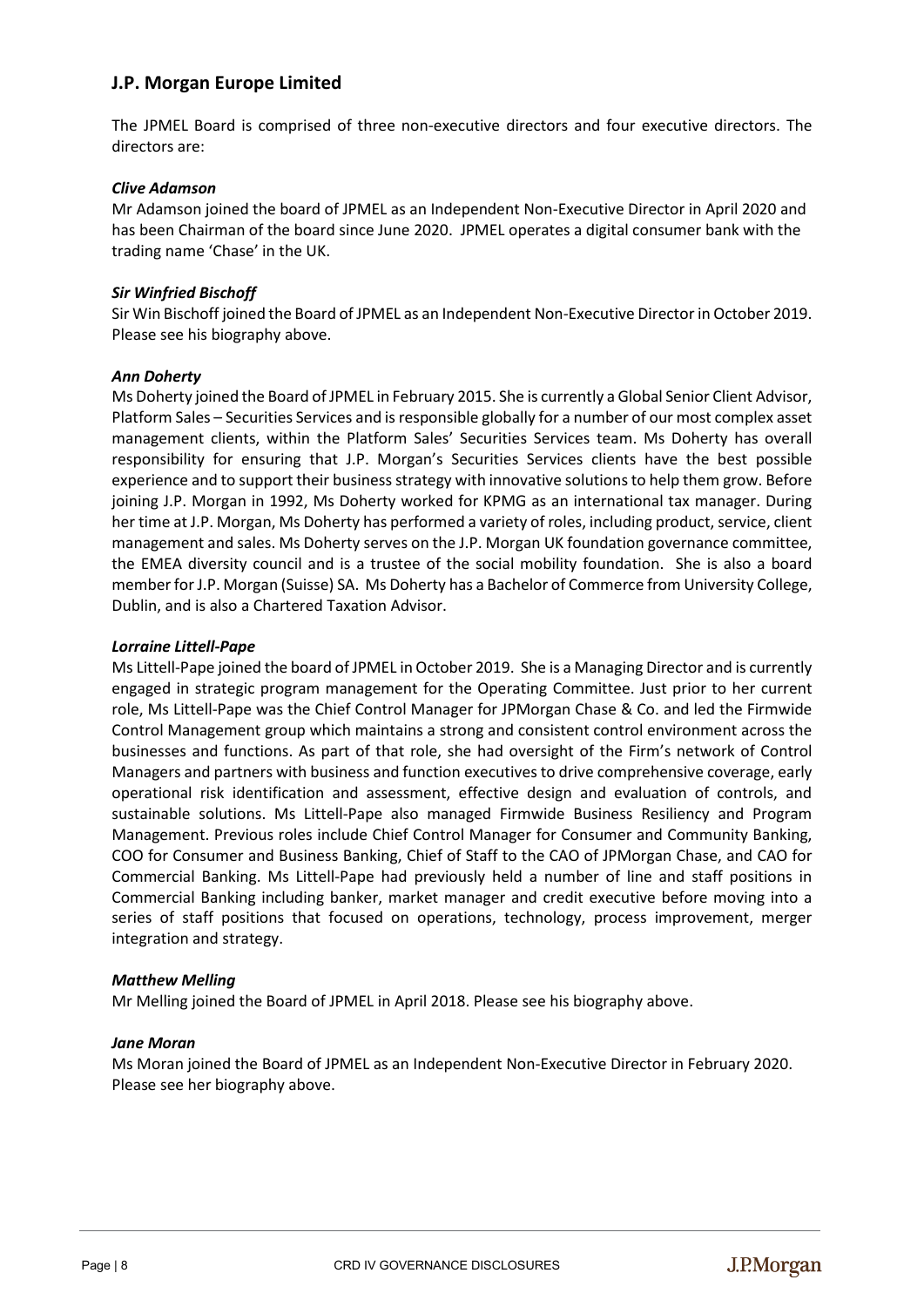#### *Sanoke Viswanathan*

Mr Viswanathan is the CEO of JPMEL and joined the board of JPMEL in June 2020. He has recently become a member of JPMorgan Chase & Co. Operating Committee. He has been with J.P. Morgan for eleven years. Prior to his current role as head of International Consumer, he was the Chief Administrative Officer of J.P. Morgan's Corporate and Investment Bank. In that role, he oversaw Technology, Operations, Controls, Data and Analytics, and Emerging Technologies. Mr Viswanathan was also previously head of Corporate Strategy for J.P. Morgan and worked with the CEO and Operating Committee to set strategic direction for the Firm. Prior to joining J.P. Morgan, he was a partner at McKinsey & Co, where he served consumer and wholesale financial institutions in Asia, Europe and North America. He specialised in strategy and operational transformation and led largescale, multi-year projects including the operational transformation of a large retail bank in Malaysia, set up of contact-centre operations for a leading US retail bank, and the greenfield build of a retail bank in India.

The directors hold the following number of directorships.

|                        | <b>Executive</b> | Non-Executive |
|------------------------|------------------|---------------|
| Clive Adamson          |                  | 4             |
| Sir Winfried Bischoff  |                  |               |
| Ann Doherty            |                  | 0             |
| Lorraine Littell-Pape  |                  |               |
| <b>Matthew Melling</b> |                  | 0             |
| Jane Moran             |                  |               |
| Sanoke Viswanathan     |                  |               |

Directorships held within the same group are counted as one directorship, and those in organisations with non-commercial objectives are not counted.